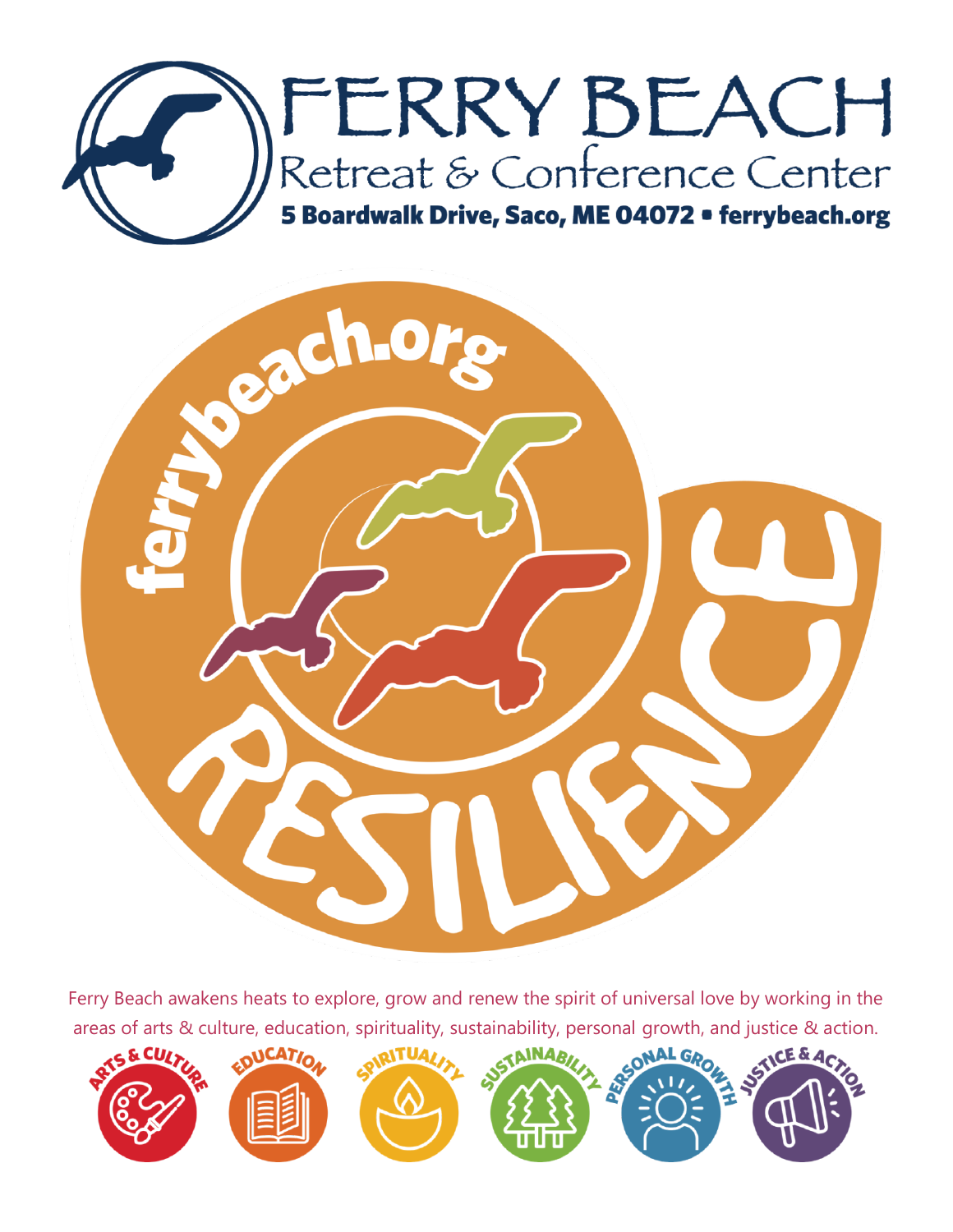#### Welcome to Ferry Beach!

Ferry Beach has occupied these 32 acres and 19 buildings on this stretch of beachfront since 1901. Founded by Universalist minister Quillen Shinn, Ferry Beach was born in the tradition of spiritual retreats.

Ferry Beach is a nonprofit organization. We would not be able to carry out our mission without the generosity of our dedicated members. Tax deductible gifts allow us to preserve our buildings and enhance our conferences. I hope you will consider supporting Ferry Beach with a gift at ferrybeach.org/giving or visit with me this week. Each and every gift, whatever the amount, helps. We all love this place and want to maintain it in the best condition for you, our wonderful guests!

As we begin to struggle with trauma fatigue from the last few years: the pandemic, political and social upheaval, threats to democracy around the globe, school shootings, violence against people of color and LGBTQ people, the invasion, and murders in Ukraine, and much more, the word "resilience" makes its way into our public and private consciousness. It is also the theme of this summer's conference season.

Psychologists define resilience as the process of adapting well in the face of adversity, trauma, tragedy, threats, or significant sources of stress—such as family and relationship problems, serious health problems, or workplace and financial stressors. Developmentally, we "grow" resilience through life experiences, with the hopes that as we age, we become more resilient.

The spiral helix is a universal symbol for resilience found throughout nature. From our DNA to galaxies in the universe, the helix represents the ability to grow and adapt when faced with challenges and trauma. We designed the logo for resilience based around this concept.

Over these last few years, we as humans, as communities, as organizations, have been in "boot camp" in the school of life around resilience. We chose the theme this summer so that we could acknowledge collectively what we have learned as well as walk away from summer conferences with ideas for continuing to cultivate our resilience as individuals, as communities and as an organization. We hope you will join us this summer for wonderful conferences, workshops, and activities as well as interfaith services around the theme of resilience!

The staff of Ferry Beach are here to help, so please reach out to them if you need anything. We hope you enjoy your stay here! Please know that you are always welcome in this beautiful place by the sea.

Caty Styste

Cathy Stackpole Executive Director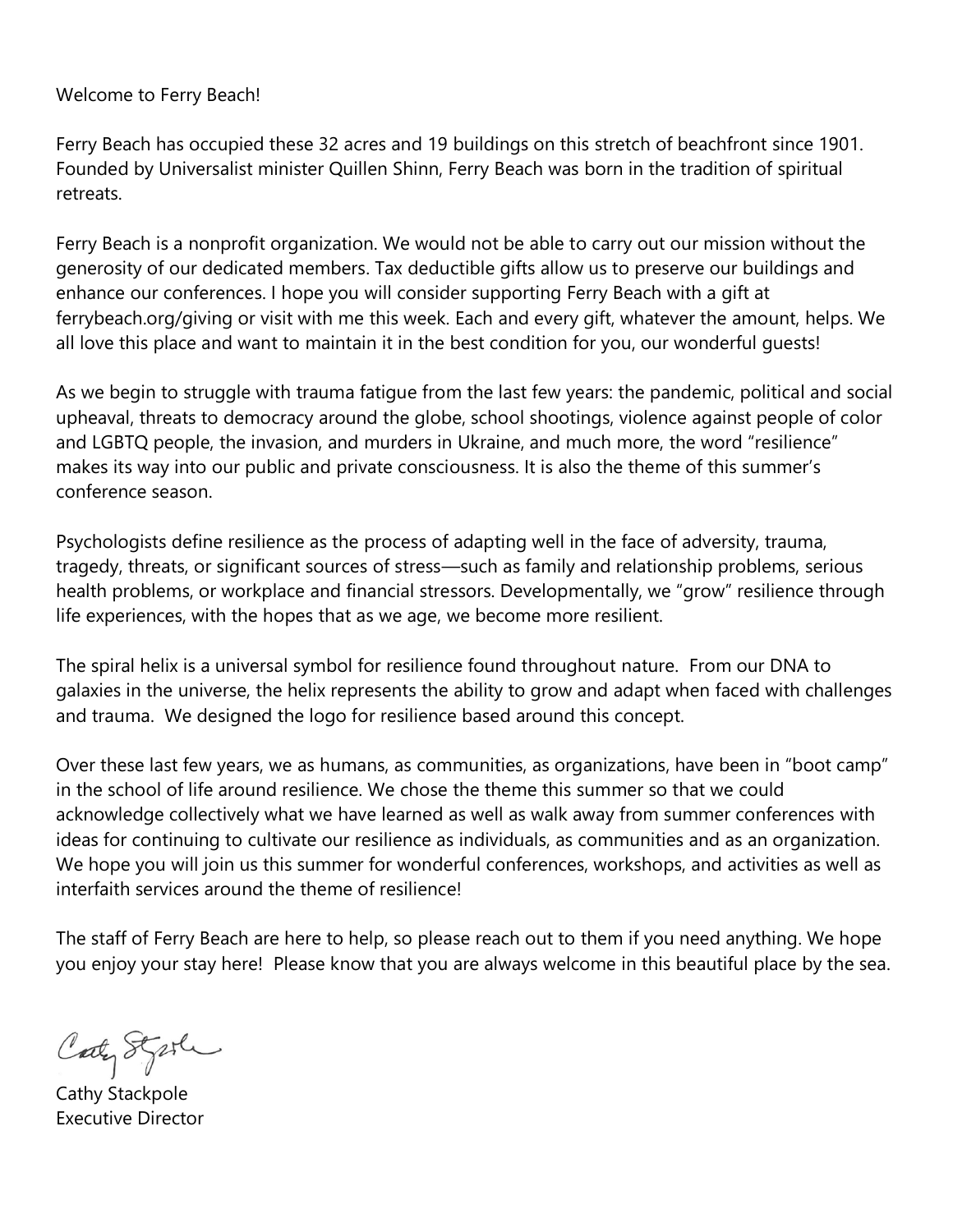**Check-In Time:** 4:00pm **Check-Out Time:** 10:00AM

*You are welcome to spend the day on the beach after you check out. After check-out: Restrooms and showers are available to use in the Grove Camping area.*

**Dorm Guests:** Please pick up your linen packets upon arrival and return them before departure at the designated location in your building (Quillen Lobby, Underwood First Floor Hallway, Rowland Outside Murray Room)

**Dorm Locks:** 9:00 PM – 7:00 AM the dorm buildings will be locked. Please use the pin number provided to you in your check-in information to access the buildings during these times.

## **Registration Office**

Located at 21 Ferry Park Ave (Quillen) Phone: 207-282-4489 SMS: 207-407-6990

Sunday-Friday: 8:30am – 6:00pm Saturday: 11:00am – 5:00pm

*Office Hours are subject to change with or without notice.*

# **Store**

Located at 7 Boardwalk Drive, Building #3 (Claflin Building)

Monday-Friday: 1:00pm - 5:00pm, 7:00pm - 9:00pm Saturday & Sunday: 1:00pm - 5:00pm

*Store Hours are subject to change with or without notice.*

# **Dining Hall:**

Breakfast: 7:30 - 8:30am Lunch: 12:00-1:00pm Social Hour: 5:00-6:00pm Dinner: 6:00-7:00pm

*Meals will not be sold in the dining hall. You must pre-purchase a meal plan with your registration. Movement through the dining hall will remain one-way and meals will be served cafeteria style. Enter the dining room from the Boardwalk Drive side of the building and exit through the doors on the Gardiner side. The meal line queue may extend to the outdoors during serving time. Please form lines down the walkway instead of around the interior of the dining hall or the porch. Please do not prop open the exterior doors. Please be sure you have washed your hands before entering the meal line.*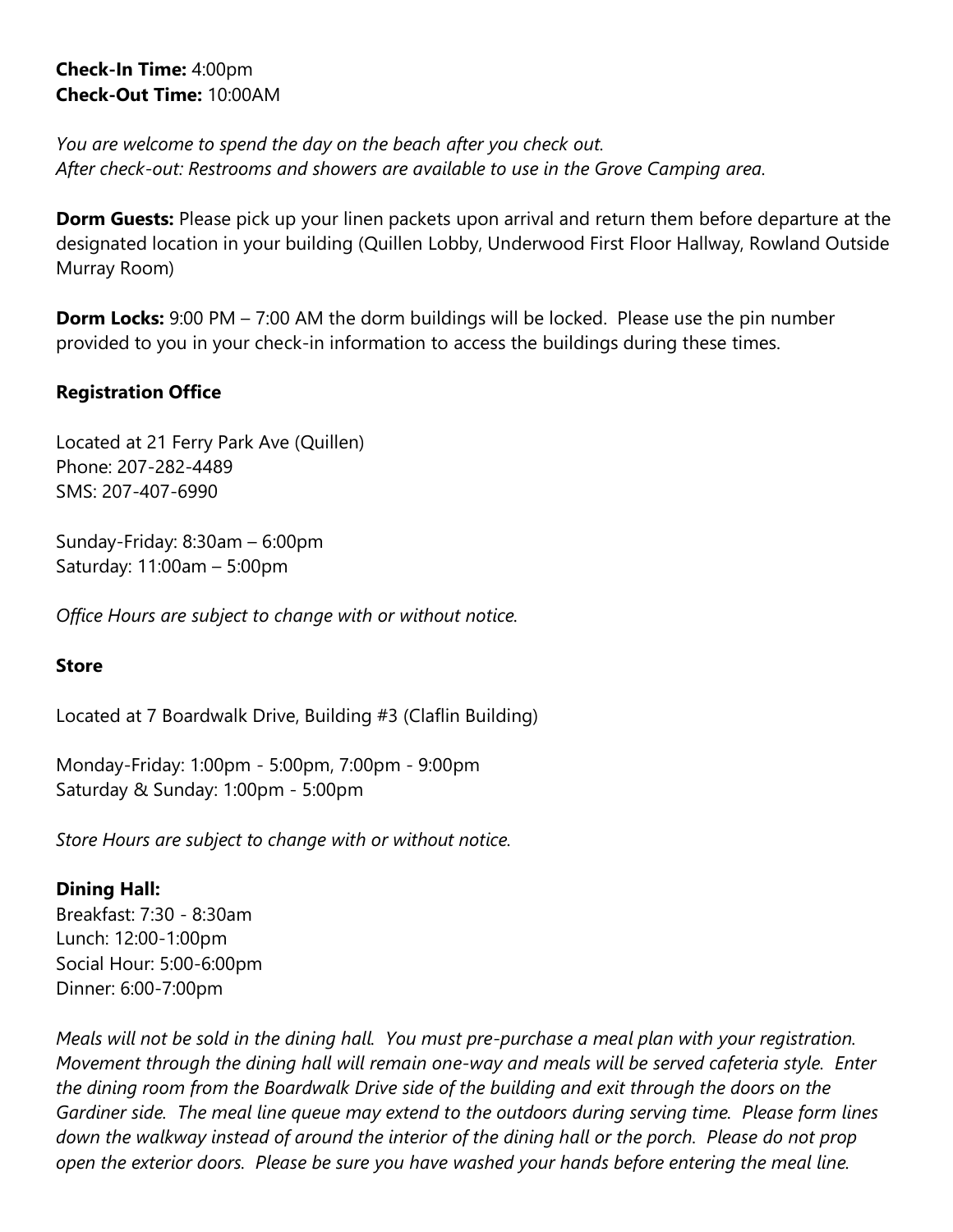### **Wi-Fi**

Guest Network SSID: Ferry Beach Guest Guest Network Password: ferrybeach

*Note: Staff and IT networks are not accessible to guests.*

## **Ferry Beach App**

Access the full welcome guide, tidings newsletters, chapel programs, conference schedules and more on the Ferry Beach app. Download in your app store or visit **app.ferrybeach.org** and add to your home screen. Be sure to enable notifications!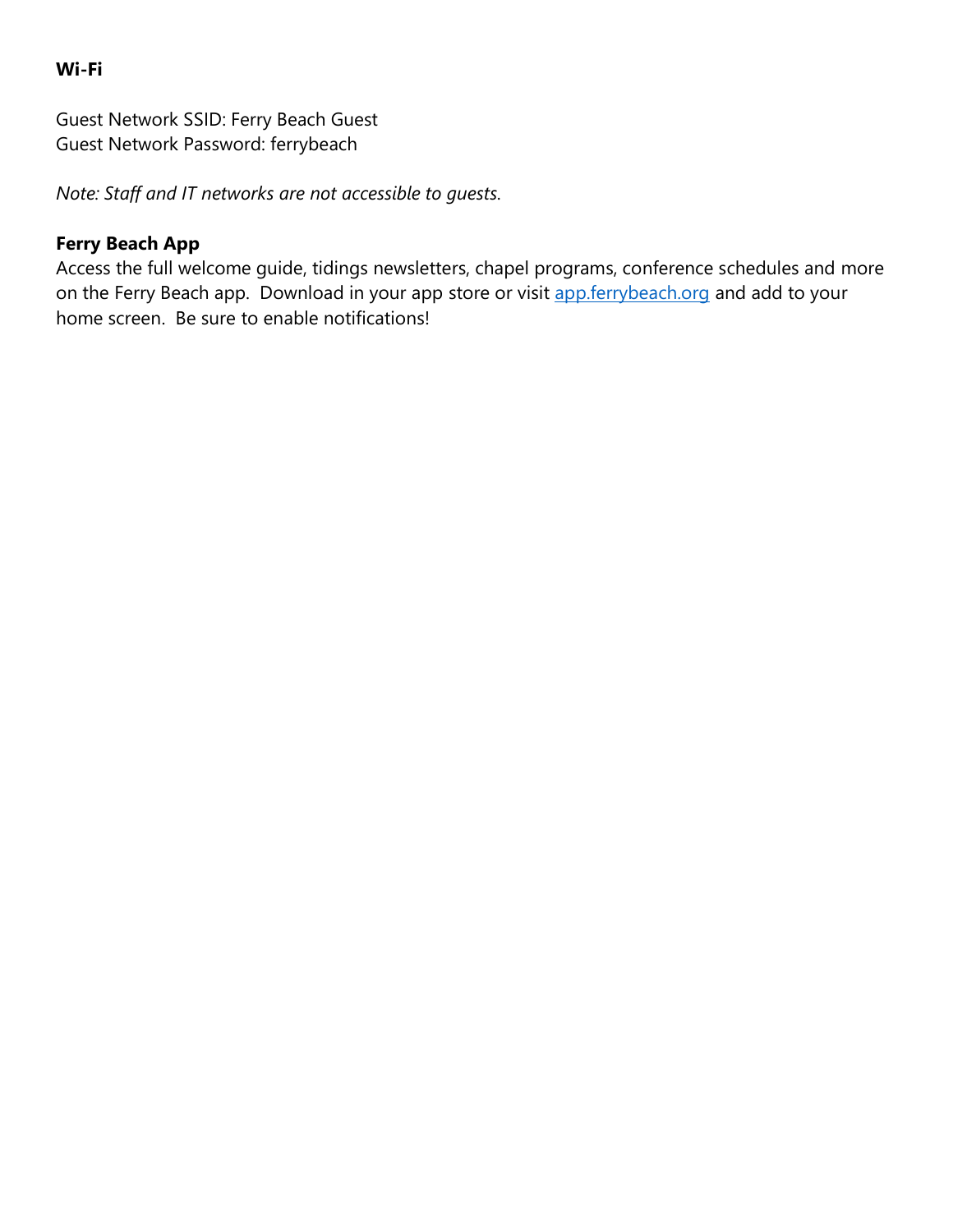## **In case of emergency, dial 9-1-1**

Saco Police Department (non‐emergency): 207-284-7819 Saco Fire Department (non‐emergency): 207-282-3244 Coast Guard (search/rescue): 207-799-1680

#### **Emergency Medical Attention**

Southern Maine Health Care – Biddeford Medical Center 24/7 Emergency Medical Care 1 Medical Center Drive, Biddeford, ME 04005 207-283-7000

## **Non-Emergency Medical Attention**

Southern Maine Health Care – Saco Walk-in Clinic Open 7 days, 8:00am-7:00pm 655 Main Street, Route 1, Saco 207-294-5600

## **Night/On Call Staff**

For facility related after-hours emergencies, please reach out on-call staff member via voice or text at 207-977-0977.

#### **Dorm Locking Procedure**

All dorms will be locked at 9:00 pm and unlocked at 7:00 am. You will be given a passcode at check in to enter the dorms during the locked hours. Please do not lose your code.

#### **Building Addresses:**

- **Main Office:** 5 Boardwalk Drive
- **DeWolfe Dining Hall:** 7 Boardwalk Drive, Building #1
- **Quillen:** 21 Ferry Park Ave, Building #1
- **Rowland:** 14 Boardwalk Drive
- **Underwood:** 21 Ferry Park Ave, Building #2 (Access from Island View)
- **Claflin/Store: 7** Boardwalk Drive, Building #3 (Access from Ferry Park Ave)
- **Gardiner:** 7 Boardwalk Drive, Building #4 (Access from Ferry Park Ave)
- **Art Room:** 7 Boardwalk Drive, Building #2
- **Kelley Cottage:** 8 Boardwalk Drive, Building #1
- **Cross Cottage:** 8 Boardwalk Drive, Building #2
- **Metz Village Cabins:** 8 Boardwalk Drive, Buildings 3, 4 & 5
- **Grove Garage:** 96 Seaside Ave.

See Campus Map at [fbch.me/map](http://www.fbch.me/map)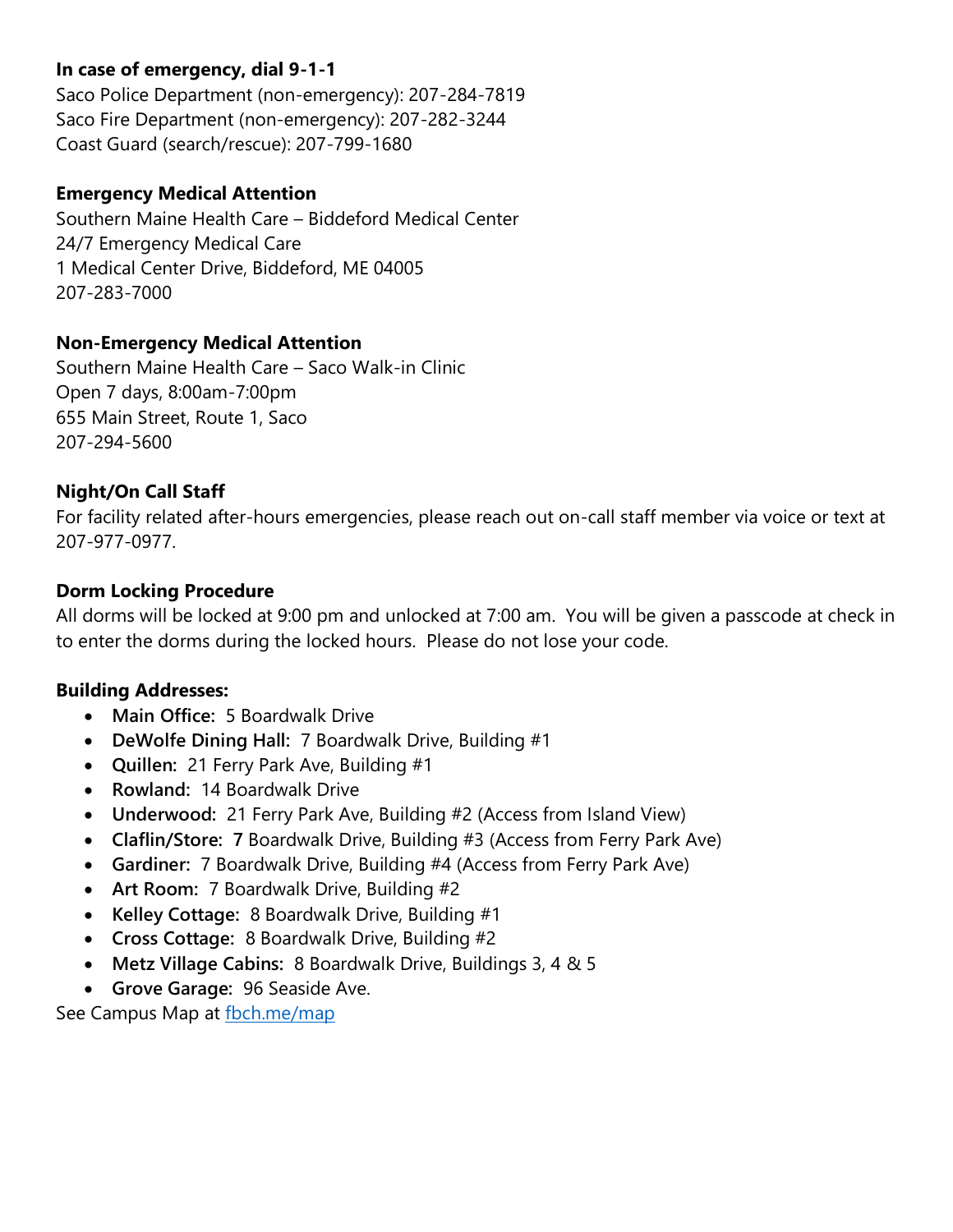# **Rules for Community Living at Ferry Beach Ferry Beach Retreat & Conference Center**

Care for yourself. Care for others. Care for this space.

When people gather at Ferry Beach, they become part of an intentional community. All who come here enter into a relationship of commitment and responsibility to others who share this space and time. When we enter into intentional community, we must agree on rules that will serve and protect not only each individual member, but also the relationships within the community and the spaces where we gather. Please join us as we observe the following guidelines necessary to maintain a safe campus and safe community.

**Alcohol:** Ferry Beach does not provide or serve alcoholic beverages. You may bring your own, but you must store it yourself. We cannot refrigerate or store your alcohol. The possession and/or use of alcoholic beverages by anyone under 21 years of age is prohibited by Maine law. Please do not leave alcohol unattended, as children are a part of our community.

**Beach:** There is no lifeguard on staff in 2021. Children are at all times the responsibility of a parent or guardian. Parents of small children should always accompany them to the beach. We ask that adults adopt the buddy system. Swimming is not permitted after dark.

In the event of inclement weather, the beach may be closed at the discretion Ferry Beach management and posted as such. We that you respect the authority of these persons to do so. At these times swimming on the Ferry Beach waterfront is prohibited until otherwise posted. Ferry Beach follows the American Red Cross "Thunder Rule." The beach will be closed for 30 minutes after the last observed lightning or thunder.

Digging deep holes is never allowed on the beach. All shallow holes should be filled in by the time persons leave the beach to prevent injury.

**Boundary Issues:** One of the most cherished aspects of Ferry Beach is its supportive atmosphere for personal growth. People sometimes share and discuss intimate emotional experiences, painful and joyous. Because Ferry Beach is a diverse and multigenerational community, it is important for individuals to be aware of others when choosing where and how to discuss such topics. Please remember that private discussions should not be held in locations where others will inadvertently hear you.

**Ferry Beach Property:** such as couch cushions and chairs must not be brought to the beach. If you move a chair or other items from the porch to an area outside of the porch, please return it when you are done. Couches are not sleeping spaces.

**Firearms:** This is a weapons free campus. No firearms are allowed on property, not even locked in your car.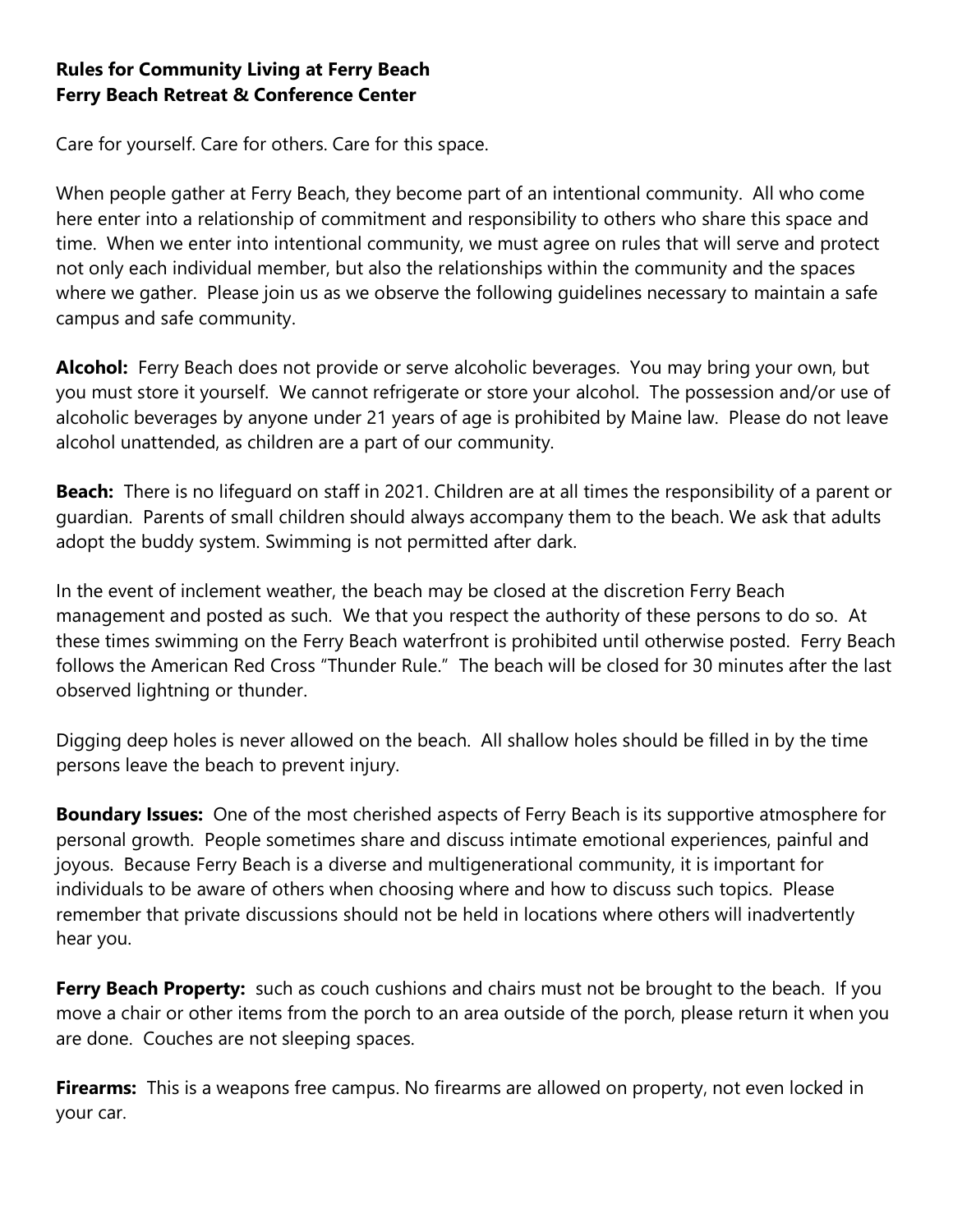**Fires:** You may build a fire in the Grove fire pit without a permit. A hose and rake are on the nearby fence. Fires must be thoroughly extinguished when you are finished by spraying the pit with water and raking it out. Fires are not allowed on the beach due to City of Saco ordinances.

**Fireplaces:** You may use the fireplaces in the Quillen and Gardiner lobbies. The Rose Pavilion wood stove may be requested in advance. Firewood is located behind the front washhouse in the Grove Campground.

**Good Stewardship:** We are all caretakers of this delicate and precious seashore area. Please help us care for our environment by turning off lights when not in use, taking short showers, making sure faucets are turned off and staying off the dunes.

**Laundry Facilities:** are located in the Grove and are open every day, weather permitting. Washers are \$2.50 per load and dryers are \$2.00 per load. There is a change machine in the Grove office. Laundry detergent is available for purchase.

Lost and Found: If you have lost or found items, please bring them to the Kelley Registration Office. Valuable and clean items are retained for 30 days following each conference.

**Open Flames:** Open flames of any kind are prohibited in any Ferry Beach building. No candles, incense, lighters, chalices, etc.

Parental Responsibility: Adults must supervise areas where youth congregate and sleep. Adults are responsible for their own children.

**Parking:** Parking passes are available at Quillen Registration Office for Ferry Beach registered guests.

**Pastoral Counseling:** A minister/chaplain of the week is available for pastoral counseling and a morning chapel service most weeks in the summer months.

**Pets:** Ferry Beach does not allow pets on its premises. Marked service animals are welcome if registered with the Registration Office prior to arrival.

**Privacy:** Guests are not allowed in crew housing, nor are crew members allowed in quest housing unless they are in housekeeping or maintenance roles. To maintain the privacy of guests and staff, Ferry Beach urges compliance with our rule that earphones be used when listening to radios or other devices.

**Quiet Time:** Please observe a quiet time between 11:00pm and 7:00am.

**Relationships (Adult) with Children:** While Ferry Beach encourages campus interactions between unrelated adults and youth, we caution adults against having one-on-one conversations with a child in a secluded location. An unrelated adult should not take a child off-campus for any reason unless accompanied by another person and always with permission of the parent.